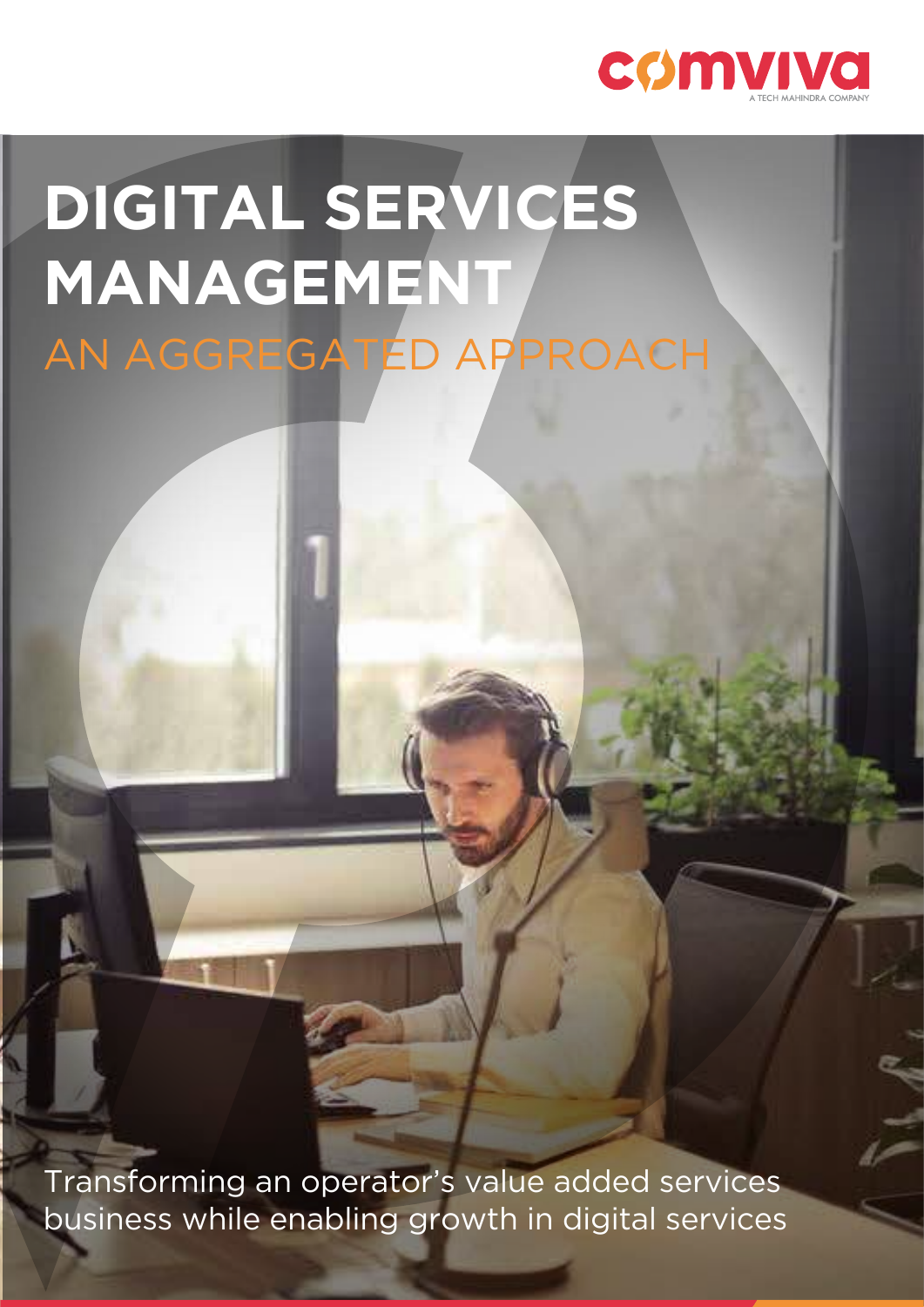**Mobile-based digital services** have emerged as an important revenue stream for operators and mobile virtual network operators. However, the proliferation of smartphones and data-based services and competition from over-the-top players has posed serious challenges to these services.

## **Key Functionalities**



For an operator, creating a winning strategy requires collaboration with ecosystem partners, insight into consumer behavior and preferences and the ability to design, deliver, manage and refine winning service propositions and promotions. Mahindra Comviva is adept at managing the entire digital services supply chain-from content on-boarding to service management.

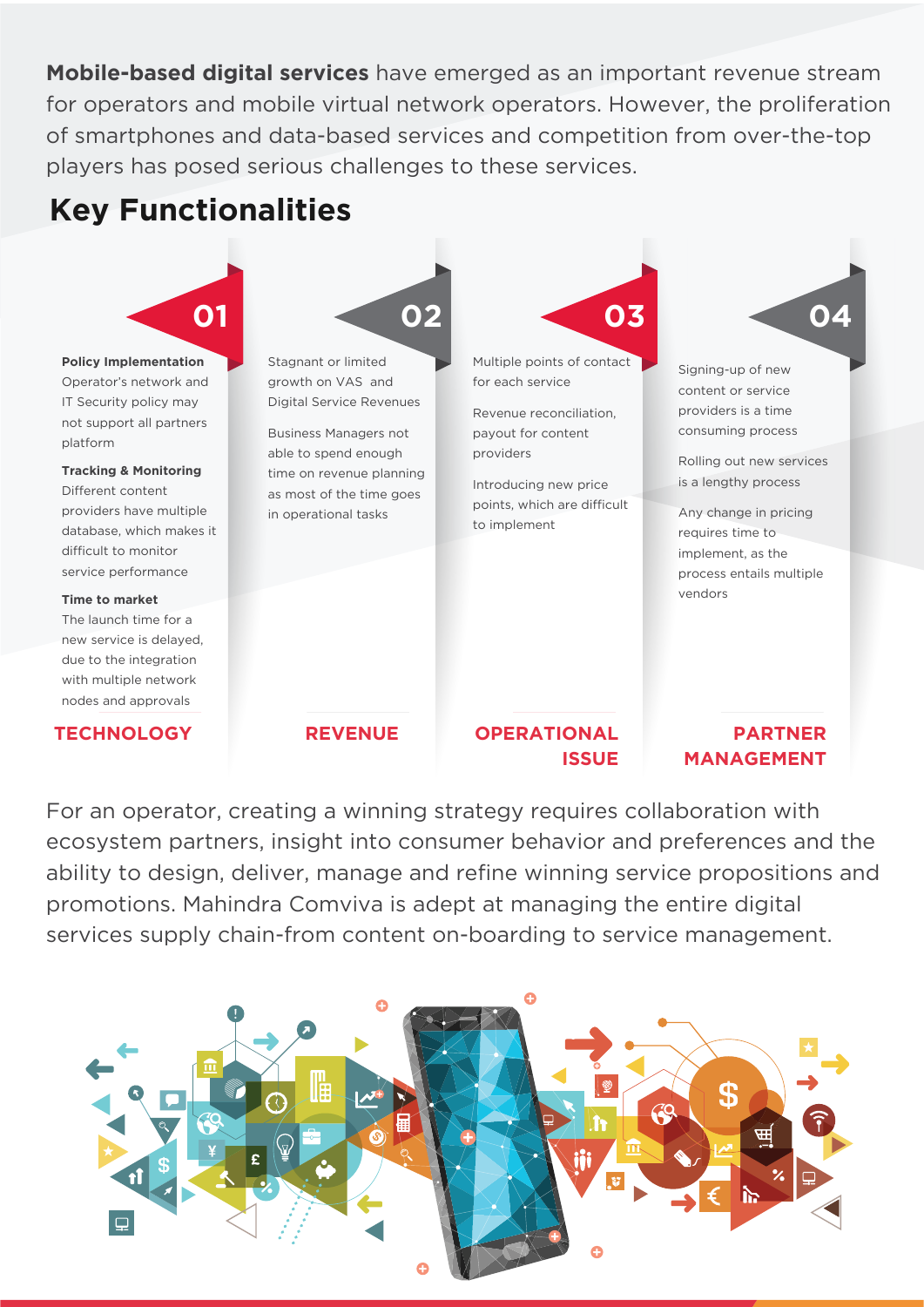

Plan flexibility and on-demand service delivery

Support for multi-interfaces

A robust, scalable and flexible portfolio